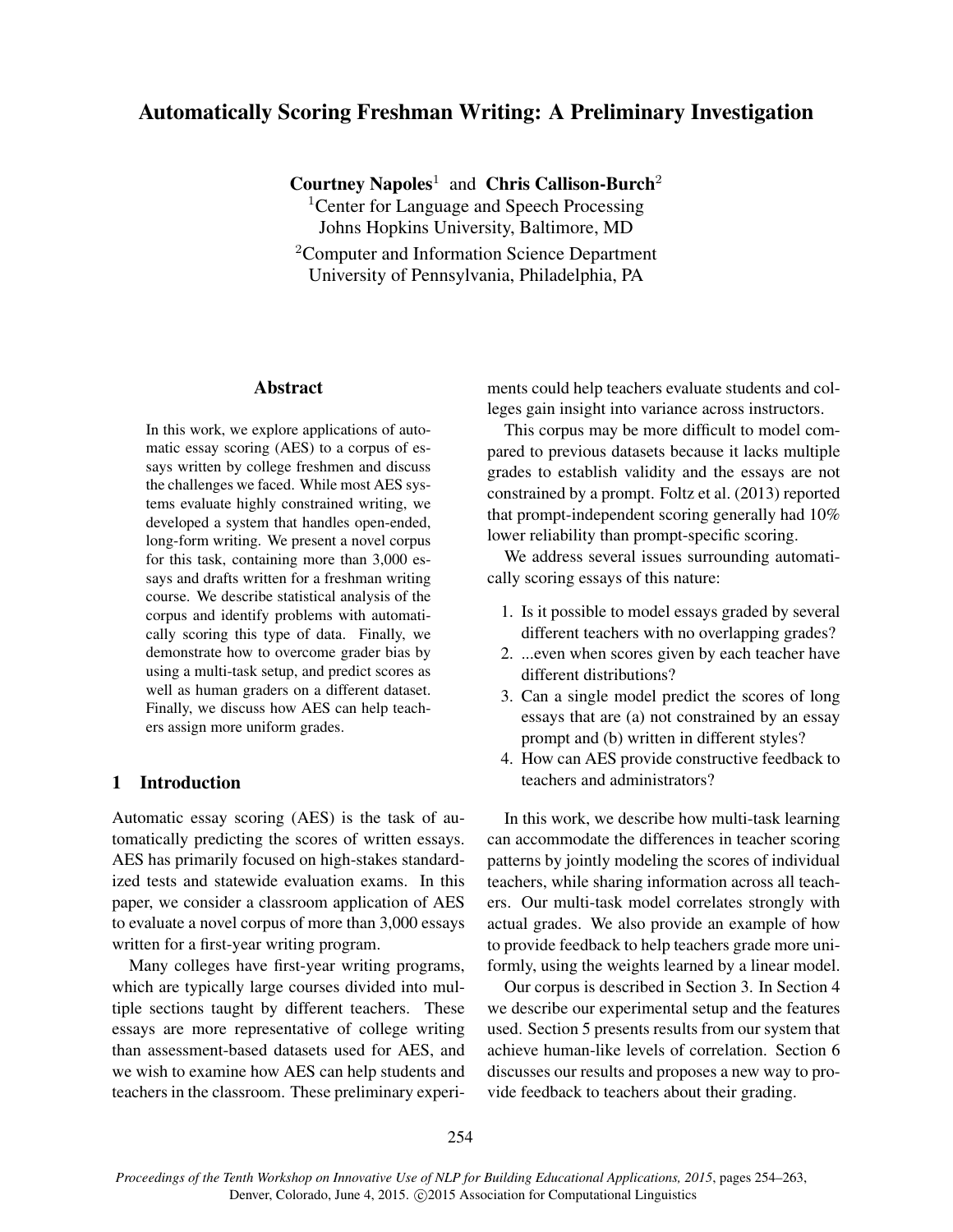|                | <b>Target word</b> |                                                                                |
|----------------|--------------------|--------------------------------------------------------------------------------|
| Project        | count              | <b>Description</b>                                                             |
|                | 600-770            | A personal narrative that describes an experience and uses that experience to  |
|                |                    | tell readers something important about the writer.                             |
|                | 600                | A bibliographic essay that asks you to understand the conversation surround-   |
|                |                    | ing your chosen topic by examining four relevant sources. Two of these         |
|                |                    | sources must be at least ten years apart so that you can see how interpreta-   |
|                |                    | tions of an event, concept, or person evolve over time and that textual schol- |
|                |                    | arship is an ongoing conversation.                                             |
| 3              | $600 - 800$        | A reflection that asks you to think carefully about how audience and purpose,  |
|                |                    | as well as medium and genre, affect your choices as composers and reflect      |
|                |                    | carefully on a new dimension of your topic.                                    |
| $\overline{4}$ | $1000 - 1200$      | A polished essay that asserts an arguable thesis that is supported by research |
|                |                    | and sound reasoning.                                                           |

Table 1: Brief description of the assignments in the FWC, as provided by the syllabus.

#### 2 Related Work

While AES has traditionally been used for grading tests, there are some previous applications of AES in a non-testing environment. For example, Elliot et al. (2012) used AES to assist with placement and Chali and Hasan (2012) automatically graded essays written for an occupational therapy course by comparing them to the course material.

Corpora for AES include English-language learner writing, specifically the First Certification Exam corpus (FCE), a portion of the Cambridge Learner Corpus consisting of 1,244 essays written for an English-language certification exam (Yannakoudakis et al., 2011), and the International Corpus of Learner English (ICLE), 6,085 essays written by university students across the world (Granger, 2003). The Kaggle ASAP–AES dataset has primarily native-English writing, with 22,000 short essays written by middle- and high-school students the United States (Shermis and Hamner, 2013). The FCE and Kaggle data were collected during examinations while the ICLE data was written during an exam or as part of a class assignment.

Student writing collections not suitable for AES include the Michigan Corpus of Upper-level Student Papers, with 829 academic papers that received an A grade, written by college seniors and graduate students across several disciplines (Mic, 2009). A separate corpus of freshman writing was collected at University of Michigan containing 3,500 ungraded pre-entrance essays (Gere and Aull, 2010).

Methods previously used for AES include lin-

| Draft     |       |      | <b>Tokens</b> Sentences Paragraphs |
|-----------|-------|------|------------------------------------|
| Intermed. | 840.3 | 35.6 | 5.2                                |
| Final     | 938.5 | 39.6 | 5.7                                |

Table 2: Average length of essays from the Fall 2011 semester.

ear regression (Attali and Burstein, 2006), rank algorithms (Yannakoudakis et al., 2011; Chen and He, 2013), LSA (Pearson, 2010; Chali and Hasan, 2012), and Bayesian models (Rudner and Liang, 2002). Recent approaches focus on predicting specific aspect of the score by using targeted features such as coherence (McNamara et al., 2010; Yannakoudakis and Briscoe, 2012).

Multi-task learning jointly models separate tasks in a single model using a shared representation. It has been used in NLP for tasks such as domain adaptation (Finkel and Manning, 2009), relation extraction (Jiang, 2009), and modeling annotator bias (Cohn and Specia, 2013).

### 3 Data

The Freshman Writing Corpus (FWC) is a new corpus for AES that contains essays written by college students in a first-year writing program. The unique features of this corpus are multiple essay drafts, teacher grades on a detailed rubric, and teacher feedback. The FWC contains approximately 23,000 essays collected over 6 semesters. To our knowledge, this is the first collection of take-home writing assignments that can be used for AES.

In this work, we consider one semester of es-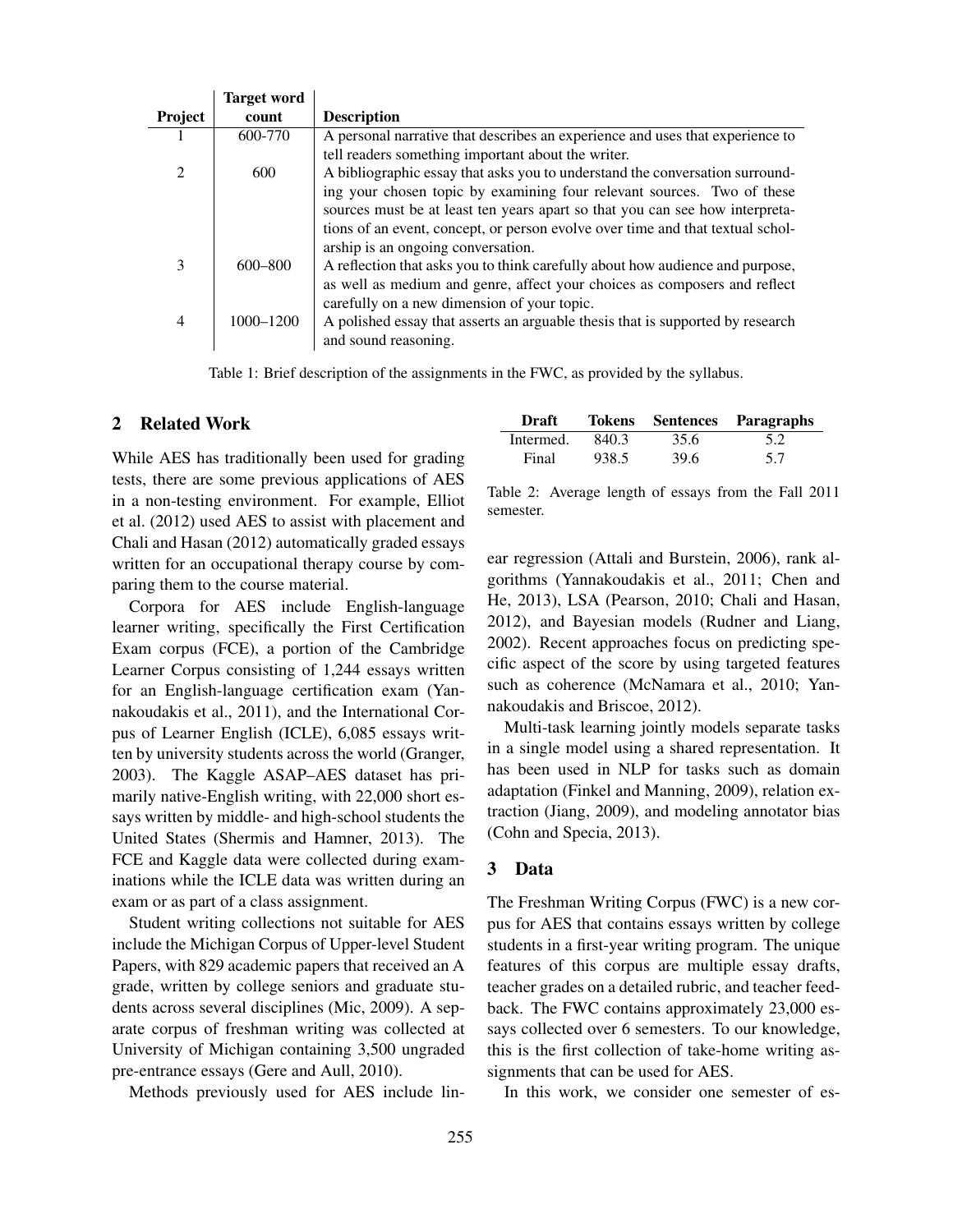|                                             |        |                   | <b>Possible</b>                       |                                           |
|---------------------------------------------|--------|-------------------|---------------------------------------|-------------------------------------------|
| Category                                    | Weight | Level             | <b>Points</b>                         | <b>Brief Description</b>                  |
| Focus                                       | 25%    | <b>Basics</b>     | $0 - 4$                               | Meeting assignment requirements           |
|                                             |        | Critical thinking | $0 - 4$                               | Strength of thesis and analysis           |
| Evidence                                    | 25%    | Critical thinking | $0 - 4$                               | Quality of sources and how they are pre-  |
|                                             |        |                   |                                       | sented                                    |
| Organization                                | 25%    | <b>Basics</b>     | $0 - 4$                               | Introduction,<br>supporting<br>sentences. |
|                                             |        |                   |                                       | transitions, and conclusion               |
|                                             |        | Critical thinking | $0 - 4$                               | Progression and cohesion of argument      |
| Style                                       | 20%    | <b>Basics</b>     | $0 - 4$                               | Grammar, punctuation, and consistent      |
|                                             |        |                   |                                       | point of view                             |
|                                             |        | Critical thinking | $0 - 4$                               | Syntax, word choice, and vocabulary       |
| <b>Basics</b><br>Format<br>$0 - 4$<br>$5\%$ |        |                   | Paper formatting and conformance with |                                           |
|                                             |        |                   |                                       | style guide                               |

Table 3: The rubric for grading essays. The teachers used a more detailed rubric that provided guidelines at each possible score.

says from the FWC, for a total of 3,362 essays written by 639 students during the Fall 2011 semester.<sup>1</sup> Students were enrolled in the same Composition I course, which was divided into 55 sections taught by 21 teachers. All sections had the same curriculum and grading rubric.

The course had four writing projects, and for each project students could hand in up to three drafts: Early, Intermediate, and Final. Each project focused on a different type of essay, specifically a personal narrative, a bibliographic essay, a remediation, and a thesis-driven essay, but the topic was open-ended. A description of the requirements for each essay is found in Table 1.

Submission and grading was done on My Reviewers.<sup>2</sup> Students uploaded PDF versions of their essays to the site, where teachers graded them. Teachers could also comment on the PDFs to provide feedback to the students.

We downloaded the essays in PDF format from MyReviewers, extracted text from PDFs using the PDFMiner library<sup>3</sup>, and automatically labeled text by document section based on its  $(x, y)$  position on the page. Document sections include header, title, paragraph, page number, and teacher annotation.

To anonymize the data, we replaced student and teacher names with numeric IDs. We ran sentence segmentation on the paragraphs using Splitta (Read et al., 2012) and added several layers of annotation to the sentences: constituent and dependency parses, named entities, and coreference chains using Stanford Core NLP (Manning et al., 2014); 101 discourse markers with the Explicit Discourse Connectives Tagger<sup>4</sup>; and 6,791 opinion words defined by Hu and Liu (2004).

In this work, we only consider the Intermediate and Final drafts. We leave out Early drafts because less than half of Final essays have an Early draft (80% have an Intermediate draft) and Early drafts are typically short outlines or project proposals, while Intermediate drafts generally have a similar form to the Final draft. The average essay has 899 words, 38 sentences, and 5.5 paragraphs (Table 2 has lengths by draft).

#### 3.1 Scores

All essays were graded on the same rubric, which has five categories broken into eight sub-categories, with bulleted requirements for each. The overall score is a weighted combination of the individual category scores that ranges from 0–4, which corresponds to a letter grade. (A condensed version of the rubric is shown in Table 3, and the correspondence between score and grade is shown in Figure 1.) This grading scheme has two immediate advantages, the first that students have a clear sense of how different aspects of their paper contributes to the grade,

<sup>&</sup>lt;sup>1</sup>There were  $3,745$  graded essays in total, but we were unable to automatically extract text from 383 of the PDFs.

<sup>2</sup>www.myreviewers.com/

<sup>3</sup> http://www.unixuser.org/∼euske/python/pdfminer/index.html

<sup>4</sup> http://www.cis.upenn.edu/∼epitler/discourse.html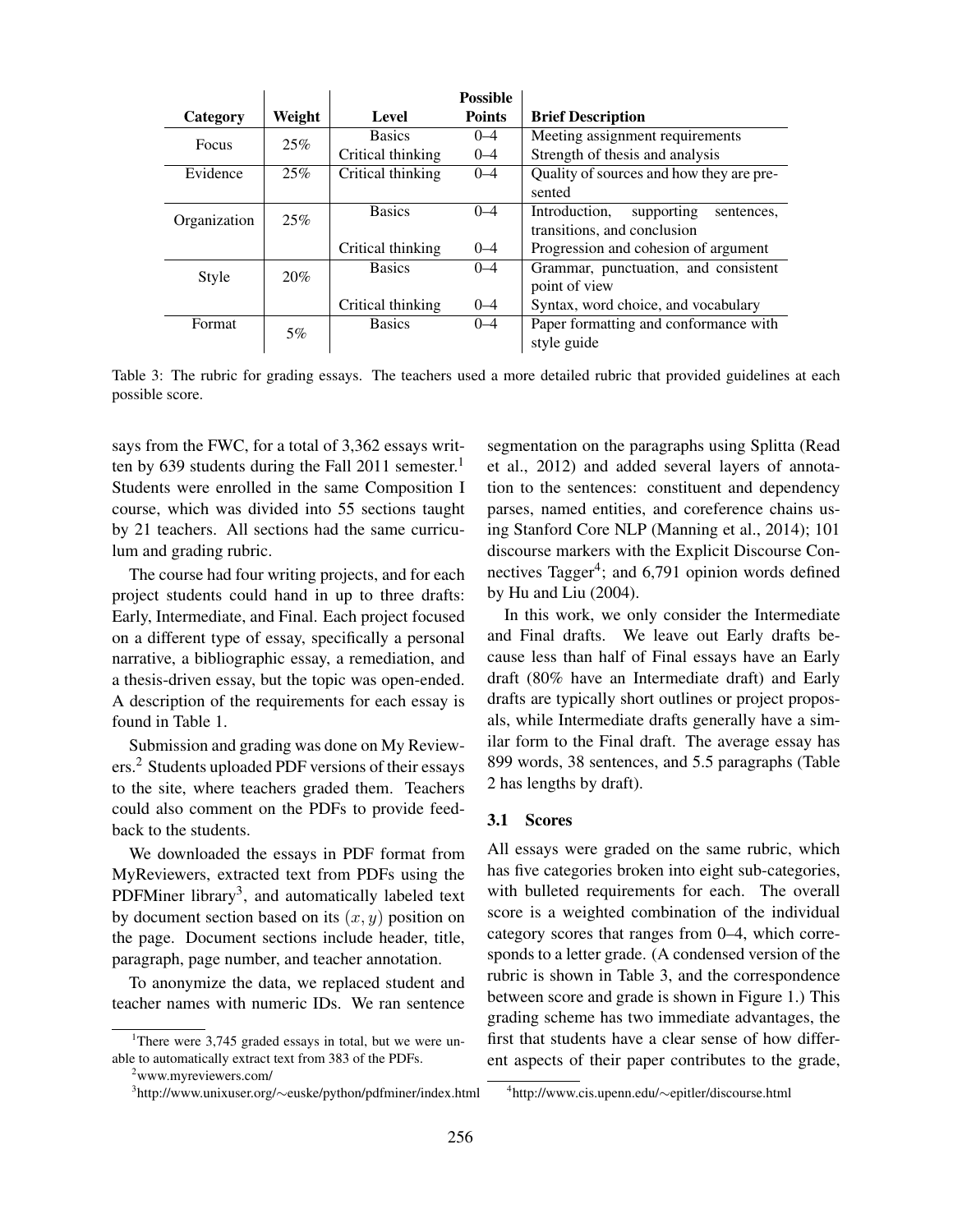

Figure 1: Number of essays by grade. Each letter grade corresponds to a range of numeric scores, in parentheses.

| <b>Project</b> | Intermediate | Final | <b>Change</b> |
|----------------|--------------|-------|---------------|
|                | 1.94         | 3.02  | $+1.08$       |
| $\mathfrak{D}$ | 2.51         | 2.98  | $+0.70$       |
| 3              | 2.31         | 3.09  | $+0.87$       |
|                | 2.35         | 3.02  | $+0.69$       |
| A11            | 2.35         | 3.03  | $+0.86$       |

Table 4: Average score for each draft by project, including the average change in score between the Intermediate and Final drafts. The standard deviation of the Intermediate and Final draft scores are 0.92 and 0.68, respectively.

and the second to promote consistent grading across teachers (Graham et al., 2012).

The grade "curve" is different for Intermediate and Final drafts (Kolmogorov-Smirnov test,  $D =$ 0.332,  $p < 10^{-10}$  and the scores of neither draft are normally distributed by the Shapiro-Wilk test (Intermediate:  $W = 0.948, p < 10^{-10}$ , Final:  $W = 0.932$ ,  $p < 10^{-10}$ ). Figure 2 illustrates the distribution of grades across projects and drafts. Intermediate scores have higher variance and tend to be below 2.5 (corresponding to a B grade), while Final scores are more tightly distributed, the majority of them at least a B grade (Figure 5 and Table 4).



Figure 2: Distribution of scores by project and draft.

#### 3.2 Teachers

Since each essay is graded by one teacher, we cannot guarantee that teachers grade consistently. To illustrate the differences between teacher grades, we randomly selected nine teachers who graded at least 150 Intermediate and Final drafts and graphically represented the score distribution assigned by each one (Figure 3).

A one-way ANOVA on the Intermediate draft scores revealed a significant difference between at least one pair of teachers' scores (17 teachers,  $F(16, 1079) = 51.9, p < 10^{-10}$ , and Tukey's post-hoc analysis revealed significant differences between 66 pairs of teachers ( $p < 0.001$ ). Similar results were found for the Final drafts (20 teachers,  $F(19, 1642) = 15.57, p < 10^{-10}$ ; 44 pairs significantly different  $p < 0.001$ ). Even with a detailed rubric, teachers appear to grade differently.

In Figure 4, we compare the correlation of four features to the scores assigned by different teachers. This figure provides an example of how teachers exhibit a considerable amount of variance in how they unconsciously weight different criteria.

### 3.3 Students

We do not have access to specific demographic information about the students, but we can make es-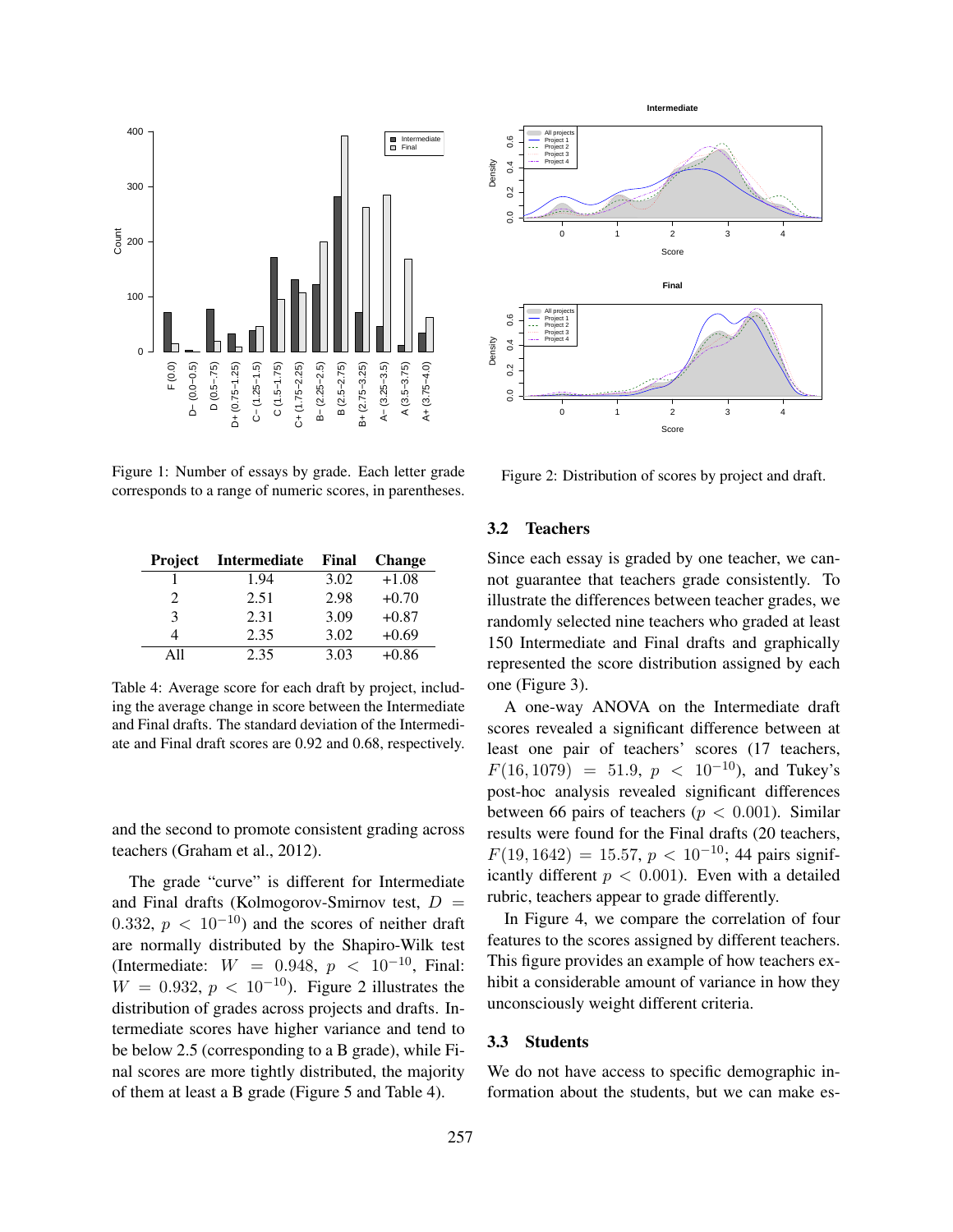

Figure 4: The correlation of four different features with Final draft scores, compared across nine teachers.



Figure 3: Distribution of scores given by nine teachers.

timates of their writing ability and native language. The writing course is a university requirement that students can place out of if they have completed a comparable course or received a sufficient grade in any number of pre-college standardized tests.<sup>5</sup> Therefore, we assume that the students in this course require additional support to develop college-level writing skills.

We also assume that the majority of students in this course are native English speakers. Because native English speakers and English language learners generally have different difficulties with writing, we wished to estimate how many of the students in the course were native English speakers. 96% the student body as a whole are American citizens, whom we assume are native English speakers. If the demographics of the writing course are the same as the university as a whole, then at most 4% of the students are non-native English speakers, which is our lower-bound estimate.

We arrive at an upper bound if we assume that every international student in the freshman class (168 out of 4,200 total students) is in the writing class, or at most 26% of the writing class are non-native speakers. In reality, the number is probably somewhere between 4–26%.

### 4 Experiments

We separated 3,362 essays by draft, Intermediate and Final (1,400 and 1,962 essays, respectively, skipping 31 Intermediate drafts that had no grade assigned). We randomly selected 100 essays for development and 100 for testing from each draft type and

<sup>&</sup>lt;sup>5</sup>For example, students need a 4 in an English Language/Literature AP course, or a 5 in an IB English course to place out.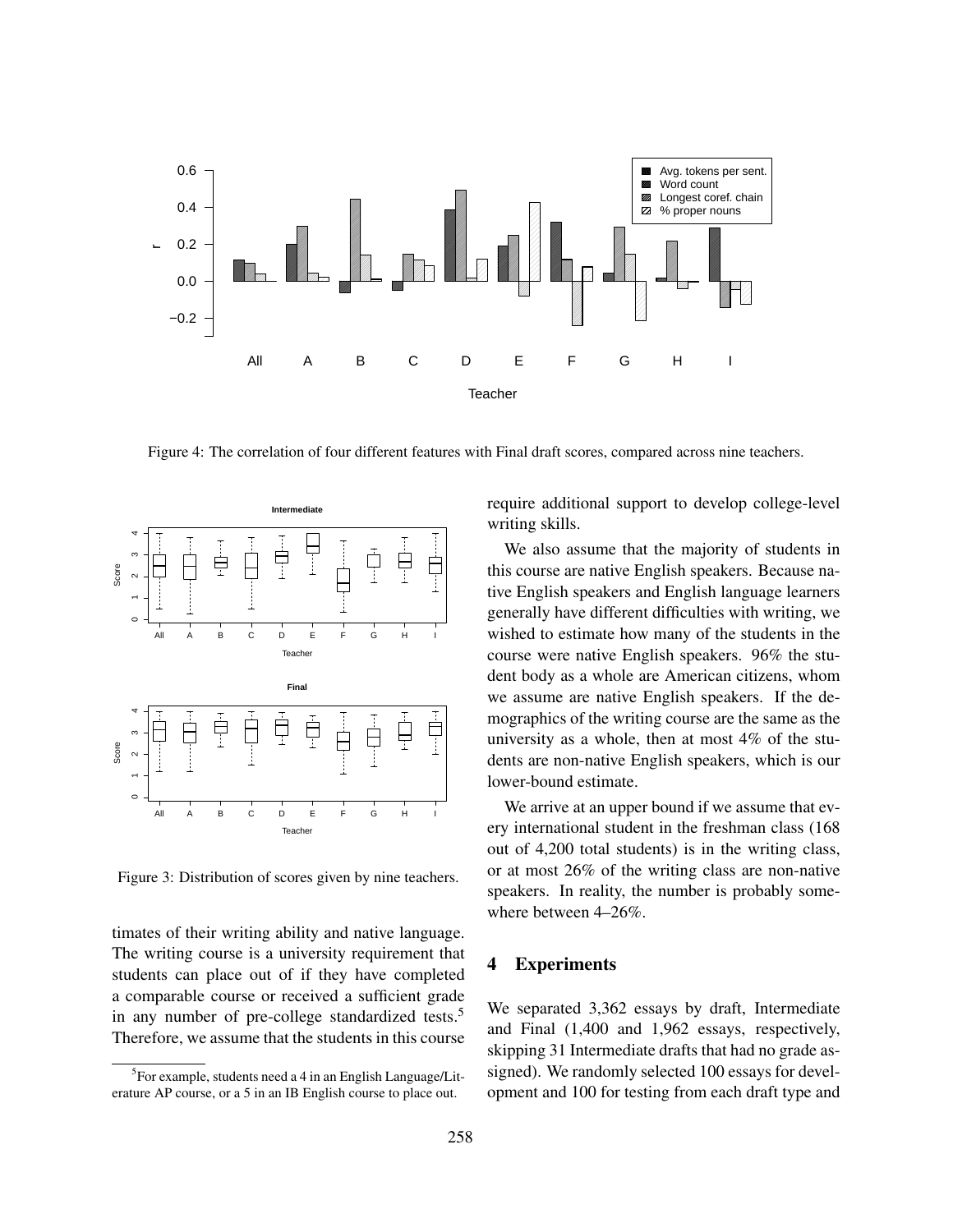represented all essays with feature vectors.<sup>6</sup>

### 4.1 Model

In this work, we establish a single-task model and explain how it can be extended for multi-task learning. The single-task model represents essays graded by every teacher in the same feature space.

We have  $n$  essays graded by  $T$  teachers and  $m$ features. In the single-task setup, we represent each essay by a vector containing the values of these  $m$ features calculated over that essay. An essay  $x$  is represented as an m-dimensional vector:

$$
\boldsymbol{x}=(x_1,x_2,\ldots,x_m)
$$

For multi-task learning, we make a copy of the entire feature set for each of the  $T$  teachers. Each of the original features has a global feature and one feature specific to each teacher, for a total of  $(1 +$  $T \times m$  features. For example, an essay graded by teacher A has a set of global features that are equal to the teacher-A-specific feature values. The features specific to other teachers are assigned zero value.

Specifically, we have an  $n$ -dimensional teacher vector  $t$ , such that  $t_i$  is the teacher that graded essay i. In the multi-task framework, each essay is represented by a  $(1 + T) \times m$ -dimensional vector,  $x^*$ . The new vector  $x^*$  contains twice as many non-zero features as the original vector  $x$ ,

$$
\boldsymbol{x}^* = (x_1, x_2, \dots, x_m, x_{t_i 1}, x_{t_i 2}, \dots, x_{t_i m}, \dots)
$$
  
s.t.  $x_j = x_{t_i j}$  (1)

We favor linear models in this work because the contribution of each feature is transparent, which allows us to provide teachers with feedback based on the weights learned by the model. In the multitask setup, we used principal component analysis to transform the features into a lower dimension to reduce computational burden. scikit-learn was used for dimensionality reduction and model learning.

Since there is a mapping between scores and letter grades, we experimented with closed-class classification as well as ranking classification, but linear regression yielded the best results on the development set. We predicted scores using linear regression over a number of features, described in Section 4.2 below.

For evaluation, we report the correlation between predicted and actual scores as Pearson's r and Kendall's  $\tau$ , as well as the mean squared error. We round all predictions to the nearest 0.05, to conform with the actual scores. We also report the exact agreement and quasi-adjacent agreement, which we define as a predicted score within 0.25 points of the actual score (approximately the difference between a grade G and a G+ or G-).

Using the same experimental setup, we learn different models to predict

- the overall score of Intermediate and Final drafts,
- the score of individual rubric components, and
- the score improvement from an Intermediate to Final draft.

# 4.2 Features

We broadly categorize features as surface, structural, lexical, syntactic, and grammatical.

Surface features include average word, sentence, and paragraph lengths; lengths of the longest and shortest sentences; and number of tokens, sentences, and paragraphs. Another feature indicates the ratio of unique first three words of all sentences to the total number of sentences, to loosely capture sentence variety. (9 features)

Structural features include the frequency of discourse markers and the number of sentences containing discourse markers, as well as measures of cohesion, specifically the average and longest coreference chain lengths and the number of coreference chains (representing the number of entities discussed in the essay). Finally, we calculate the following statistics over the first, last, and body paragraphs: number of polarity words, number of "complex" words (with more than 3 syllables), and Flesch–Kincaide grade level. (25 features)

Lexical features are token trigrams skipping singletons and bag of words without stop words. We also include ratios of each of the following to the number of tokens: stop words, out-of-vocabulary words, proper nouns, and unique token types.  $(5 + #)$ tokens - # stopwords + # token trigrams features)

Syntactic features include the average and longest lengths between the governor and dependent in all dependency relations; the number of clauses in an essay, specifying subordinating clauses, direct

 $6$ Analysis in Section 3 was done over the training set only.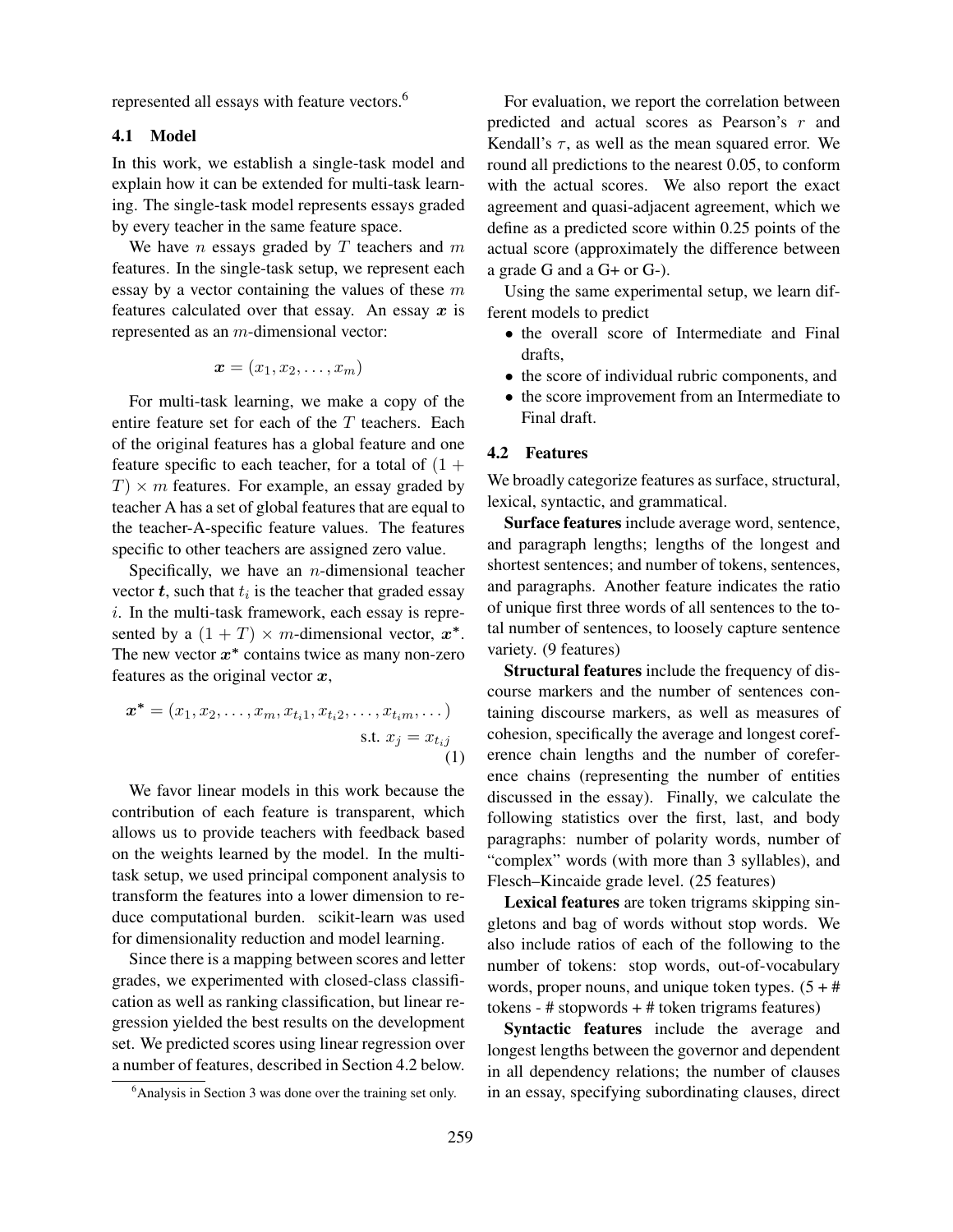|                                                                                                                                                         | Intermediate Drafts |                                                                            |  |                                |  | Final Drafts |  |  |                                                                         |  |
|---------------------------------------------------------------------------------------------------------------------------------------------------------|---------------------|----------------------------------------------------------------------------|--|--------------------------------|--|--------------|--|--|-------------------------------------------------------------------------|--|
| Model                                                                                                                                                   |                     | $\tau$                                                                     |  | <b>MSE</b> Exact Adi. $r \tau$ |  |              |  |  | MSE Exact Adi.                                                          |  |
| Baseline                                                                                                                                                |                     | $\vert 0.045 \vert$ -0.008 1.995 0.094 0.323 0.101 0.098 0.876 0.180 0.450 |  |                                |  |              |  |  |                                                                         |  |
| Single-task $\begin{bmatrix} 0.399 & 0.274 & 0.980 & 0.198 & 0.469 \end{bmatrix}$ $\begin{bmatrix} 0.252 & 0.157 & 0.997 & 0.130 & 0.440 \end{bmatrix}$ |                     |                                                                            |  |                                |  |              |  |  |                                                                         |  |
| Multi-task $\pm 0.755$                                                                                                                                  |                     |                                                                            |  |                                |  |              |  |  | $0.558$ $0.474$ $0.323$ $0.708$ $0.558$ $0.408$ $0.397$ $0.250$ $0.760$ |  |

Table 5: Correlation between predictions and teacher scores, measured by Pearson's  $r$  and Kendall's  $\tau$ , as well as the mean squared error (MSE) and exact and adjacent agreements. The baseline is a random balanced sample.

questions, and inverted declarative sentences and questions; the number of passive and active nominal subjects; the tallest and average parse-tree heights; and the ratios of adjective, prepositional, and verb phrases to noun phrases. (14 features)

Grammatical features are trigram counts of partof-speech (POS) tags and the number of POS 5 grams unseen in a 24-million-token portion of the English Gigaword corpus. We also include the perplexity assigned to the text by three language models: a 500k-token Gigaword LM, and LMs estimated over the correct and incorrect learner text from the NUCLE 3.2 corpus. (4 + # POS trigrams features)

#### 5 Results

### 5.1 Predicting the overall score by draft

We learned two single-task models using the features described above, one for Intermediate drafts and one for Final drafts, and the correlation between the predicted and actual scores was well below human levels. By introducing a multi-task approach (Section 4), the model made significant gains, with the correlation increasing from  $r = 0.422$  to  $r =$ 0.755 and from  $r = 0.252$  to  $r = 0.558$  for the Intermediate and Final drafts, respectively. The Intermediate model predicts scores that very strongly correlate with the human score, and does as well as a human grader. Results are summarized in Table 5.

Using the same setup, we trained separate models for each of the projects, and found that the individual models did not do as well as a composite model (Table 6).

#### 5.2 Predicting specific rubric scores

Next, we predicted individual rubric scores with multi-task learning. The rubric scores that correlate most with overall score are Organization, Evidence, and Focus  $(r \ge 0.84)$ , and we were curious whether our model would do better predicting



Figure 5: Predicted versus actual essay scores.

those rubric categories than the others. Focus and Evidence predictions correlated very strongly, but the Organization predictions had weaker correlation with the actual scores (Table 7).

### 5.3 Predicting score change

In a preliminarily experiment to predict the improvement between draft pairs, we represent each draft pair by a vector that was the difference between the feature vector of the Intermediate and the Final drafts. Less than 10% of Final drafts show a decrease in score and on average the score increases 0.86 between the Intermediate and Final draft, so a binary classification of whether the score improved would be trivial. Instead we aim to predict the *amount* of the score change.

Training single-task and multi-task models over 794 draft pairs from the same training set above, we tested 50 pairs of essays. The single-task model pre-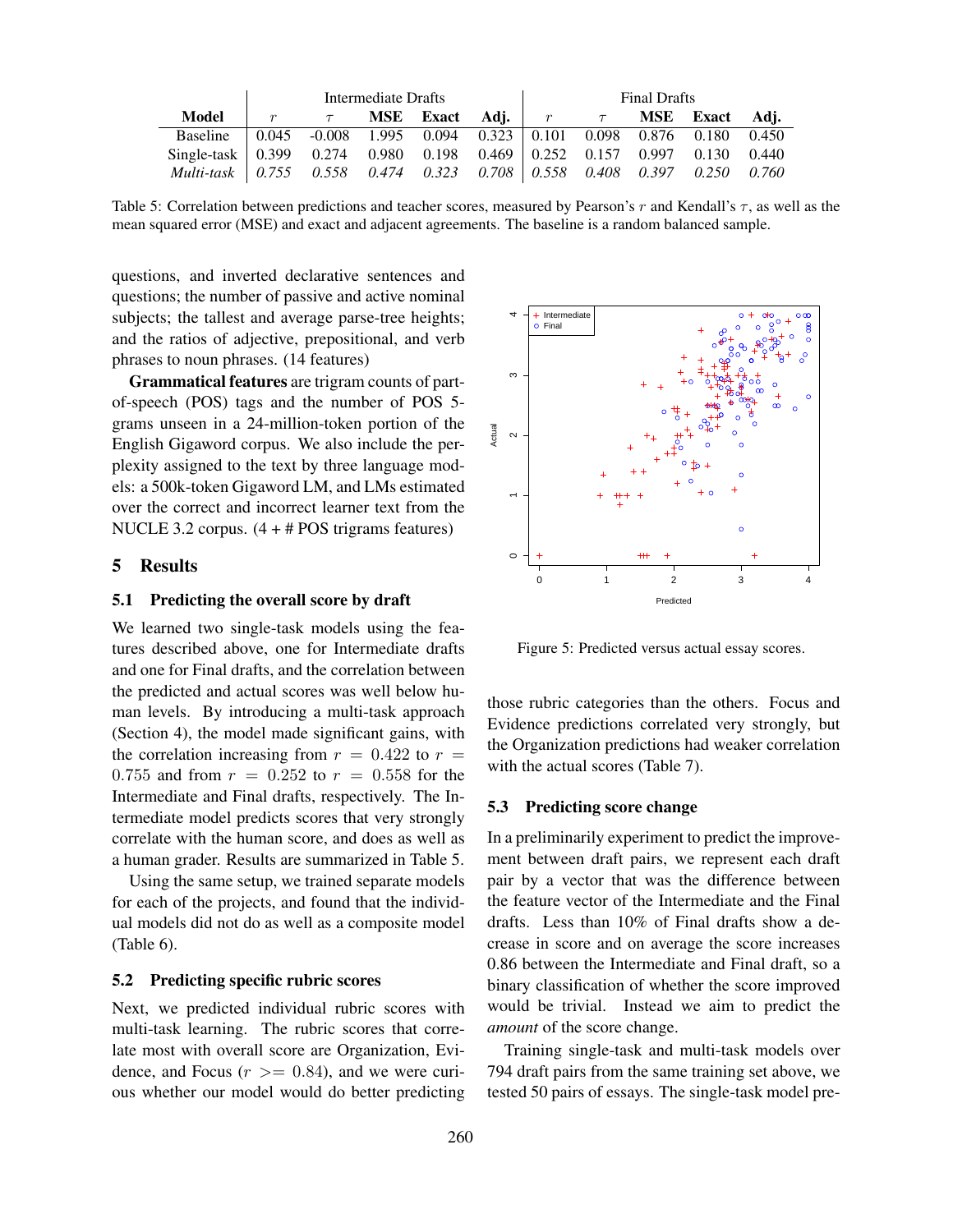| Project  | <b>Intermediate</b> | Final |
|----------|---------------------|-------|
| P1       | 0.859               | 0.511 |
| P2       | 0.706               | 0.483 |
| P3       | 0.571               | 0.463 |
| P4       | 0.591               | 0.382 |
| $P1 - 4$ | 0.704               | 0.454 |

Table 6: The correlation (Pearson's  $r$ ) of actual scores to predictions made by individual models for each project/draft pair. P1–4 represents predictions of all project models.

| Model                   | r        | <b>MSE</b> |
|-------------------------|----------|------------|
| <b>Baseline</b>         | 0.067    | 0.815      |
| Single-task             | 0.346    | 4.304      |
| Single-task, no content | 0.087    | 0.399      |
| Multi-task              | $-0.027$ | 5.841      |
| Multi-task, no content  | 0.356    | 1.702      |

Table 8: Correlation between the predicted and actual change between Intermediate and Final draft scores.

dicted the change much better than the multi-task,  $(r = 0.346$  versus  $r = -0.027$ , which is worse than a random balanced baseline). When we removed content features (unigrams and trigrams), the multitask model outperformed the single-task model with content, both by correlation and MSE. Removing content features significantly degraded the performance of the single-task model (Table 8).

#### 5.4 Potential for providing feedback

We trained individual models for each of 17 teachers over Intermediate drafts, without dimensionality reduction. The predicted scores correlated strongly with the instructor scores ( $r = 0.650$ ). We isolated the features with the heaviest average weights across all 17 models to examine whether teachers weighted these features differently in the individual models, and found that these weights varied by magnitude and polarity (Figure 6).

A graphical representation of this type could provide useful feedback to teachers. For example, the longest sentence feature has a high negative weight for teachers C and G, but is positively weighted for the other teachers. Given this information, teachers C and G could slightly alter their grading practices to better match the other teachers. However, before such a technology is deployed, we would need to de-



Figure 6: A comparison of feature weights learned in individual, teacher-specific models.

velop more reliable models, examine the essays to check that the features is not a proxy for some other aspect of the text, and perform pilot testing.

### 6 Discussion and Future Work

One of the primary challenges of our dataset is the lack of multiple annotations. We only have one score for each essay, and the scores are provided by 21 different teachers whose grades are from different distributions. Modeling scores from different distributions in a single task yields predictions that only weakly correlate with the actual scores.

A joint model across all teachers and all projects does better than individual models for predicting essay scores. The multi-task setup enables us to jointly model characteristics of individual teachers while taking advantage of shared information across all teachers, and the models' predictions strongly correlate with human scores. On the Intermediate drafts, the correlation is very strong and within the range of human–human correlation (inter-human correlations ranged from 0.61 to 0.85 on the Kaggle ASAP–AES data (Shermis and Hamner, 2013)).

Unlike the Kaggle data, these essays are open ended, and open-ended topics are thought to be more difficult to score (Foltz et al., 2013). Furthermore,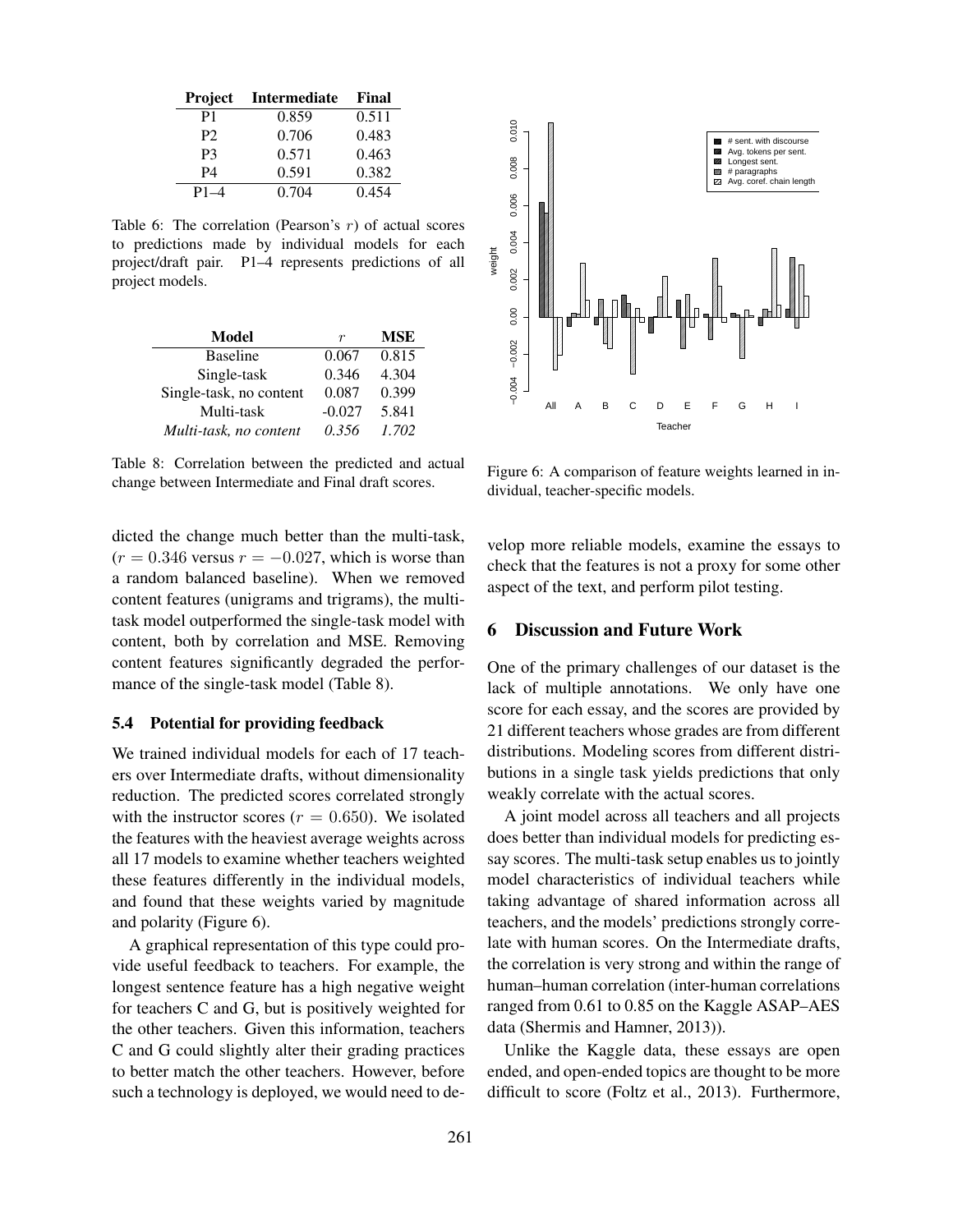|                                  |  | Draft   Overall   Focus Evidence Organization Style Format |             |
|----------------------------------|--|------------------------------------------------------------|-------------|
| Intermediate $0.755$ 0.720 0.789 |  | 0.666                                                      | 0.594 0.787 |
| Final 0.558 0.340 0.324          |  | 0.329                                                      | 0.350 0.432 |

Table 7: Correlation (Pearson's  $r$ ) of predicted to actual scores for individual rubric categories.

the form of each project is different (personal narrative, bibliographic essay, remediation, thesis-driven essay), and we are able to score these different types of open-ended essays using a single model.

Our model predicts Intermediate scores better than Final scores, possibly because Intermediate drafts have higher variance than Final drafts, which are more tightly clustered, with more than 50% of the scores between 2.5 and 3.5. The adjacent agreement and MSE are better for Final drafts than Intermediate, suggesting that even though the correlation of Final drafts is weaker, the predictions are within a close range of the true scores.

We have shown that multi-task learning makes better predictions, and in the future we will apply multi-task learning to grading new teachers.

In addition to predicting the overall essay scores, we applied the same setup to two other tasks facilitated by this dataset: predicting individual rubric scores and predicting the score change from Intermediate to Final drafts. We found room for improvement in both tasks. To predict isolated rubric scores, future work will include investigating different features tailored to specific aspects of the rubric.

Our experiments in predicting improvement from Intermediate to Final draft revealed that content features confound a multi-task model but a single-task model does better with content features. This suggests that the single-task, no-content model underfits the data while the multi-task, with-content model overfits, illustrating the potential benefit of a multitask setup to low-dimensional space.

There are inconsistencies in the paired-essay data, which may confound the model. 23 essays did not change between the Intermediate and Final drafts. Of these essays, the score decreased for 9, remained unchanged for 5, and increased for 9 essays–in two instances, the score increase was 2 points or more. Further analysis is warranted to determine whether there was a rationale for how the scores of unchanged essays were assigned.

Future work includes having the essays re-scored by another grader to establish validity. Until then, we cannot claim to have developed a reliable system, only to have robustly modeled the grading tendencies of this particular set of teachers for this class.

# 7 Conclusion

Consistent grading across teachers is difficult to achieve, even with training and detailed rubrics (Graham et al., 2012). Automatic tools to provide constant feedback may help promote consistency across teachers. This work is the first step aiming to identify when and how teachers grade differently. In the future, we hope to drill down to separate rubric scores so that we can provide specific feedback when teachers use different internal criteria.

In this work we introduced a new set of essays for evaluating student writing that is more representative of college writing than previous AES datasets. We developed a single, robust system for automatically scoring open-ended essays of four different forms (personal narrative, bibliographic, reflective and thesis driven), graded by 21 different teachers. Our predictions correlate strongly with the actual scores, and predicts the scores of Intermediate drafts as well as human raters on a different set of essays. We present a method for handling a dataset labeled by multiple, non-overlapping annotators.

This is an exciting new dataset for educational NLP, and this paper presents just a sample project facilitated by its unique characteristics. At this time we cannot release the corpus due to privacy concerns, but we hope it will be available to the community at some point in the future.

### Acknowledgments

We thank Joseph Moxley for his assistance in obtaining the corpus, Burr Settles for his ideas in developing a multi-task approach, and Benjamin Van Durme and the reviewers for their feedback.